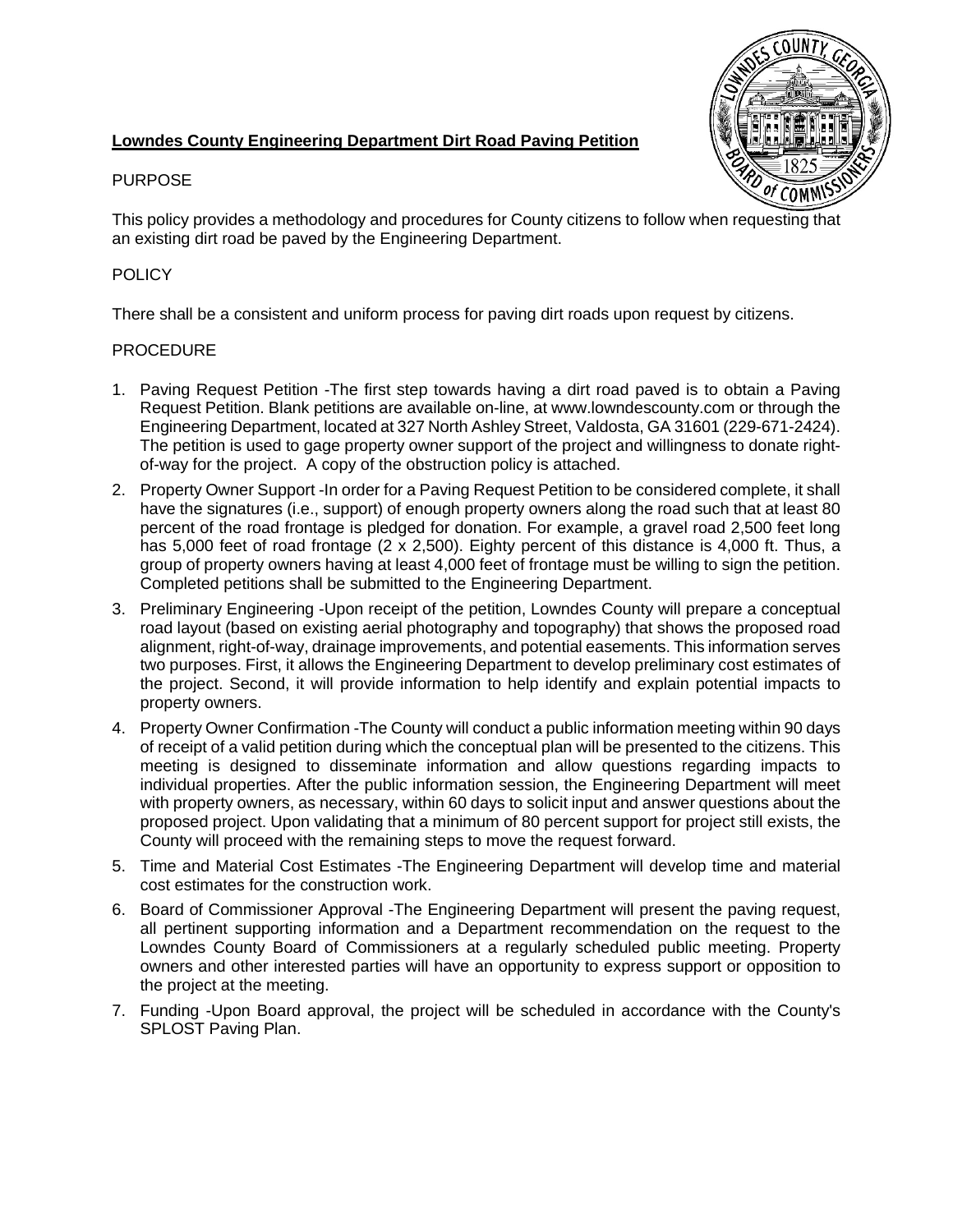- 8. Engineering -Upon scheduled implementation, detailed engineering work will commence. Properties will be surveyed and plans developed identifying road alignment, right-of-way donation area, temporary/permanent easements, drainage improvements, and other impacts to private property. Road improvements shall be designed in accordance with minimum safety standards.
- 9. Right-of-Way Acquisition -Upon completion of right-of-way plats and associated legal descriptions, the County will acquire the needed right-of-way and easements.
- 10. Construction activities will begin when funding is available through SPLOST Funding.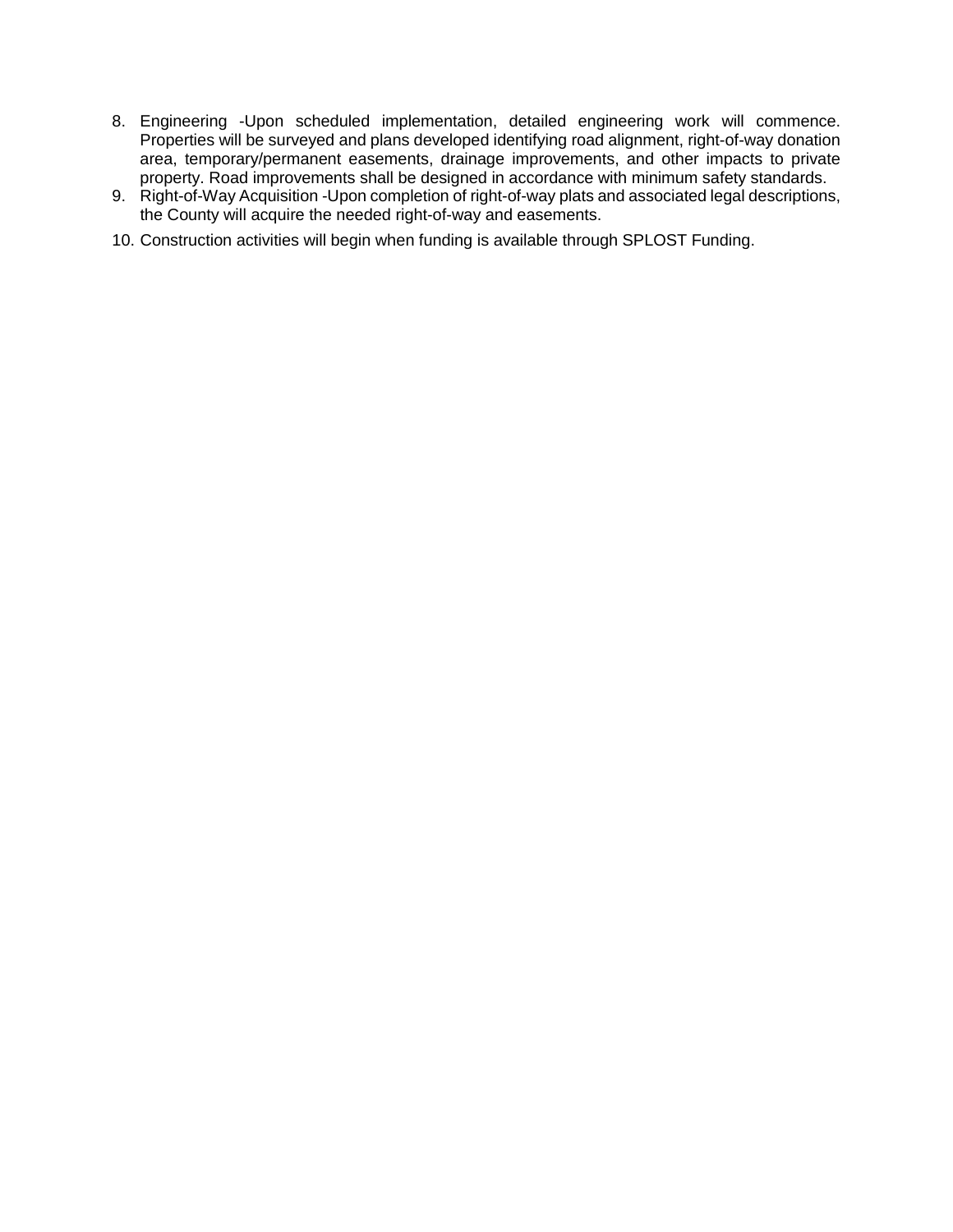

# **LOWNDES COUNTY ROAD PAVING PETITION**

| We, the undersigned property owners, respectfully petition the Lowndes County Board of<br>Commissioners to improve and pave<br>. It is understood that the<br>minimum right of way for this road shall be uniformly 60 feet wide (30 feet right; 30 feet left). By<br>signing this petition, we agree to donate and convey the necessary right of way and easements to<br>Lowndes County for said improvements and paving: |                |                  |         |
|----------------------------------------------------------------------------------------------------------------------------------------------------------------------------------------------------------------------------------------------------------------------------------------------------------------------------------------------------------------------------------------------------------------------------|----------------|------------------|---------|
| <b>NAME</b>                                                                                                                                                                                                                                                                                                                                                                                                                | <b>ADDRESS</b> | <b>SIGNATURE</b> | PHONE # |
|                                                                                                                                                                                                                                                                                                                                                                                                                            |                |                  |         |
|                                                                                                                                                                                                                                                                                                                                                                                                                            |                |                  |         |
|                                                                                                                                                                                                                                                                                                                                                                                                                            |                |                  |         |
|                                                                                                                                                                                                                                                                                                                                                                                                                            |                |                  |         |
|                                                                                                                                                                                                                                                                                                                                                                                                                            |                |                  |         |
|                                                                                                                                                                                                                                                                                                                                                                                                                            |                |                  |         |
|                                                                                                                                                                                                                                                                                                                                                                                                                            |                |                  |         |
|                                                                                                                                                                                                                                                                                                                                                                                                                            |                |                  |         |
|                                                                                                                                                                                                                                                                                                                                                                                                                            |                |                  |         |
|                                                                                                                                                                                                                                                                                                                                                                                                                            |                |                  |         |
|                                                                                                                                                                                                                                                                                                                                                                                                                            |                |                  |         |
|                                                                                                                                                                                                                                                                                                                                                                                                                            |                |                  |         |
|                                                                                                                                                                                                                                                                                                                                                                                                                            |                |                  |         |
|                                                                                                                                                                                                                                                                                                                                                                                                                            |                |                  |         |
|                                                                                                                                                                                                                                                                                                                                                                                                                            |                |                  |         |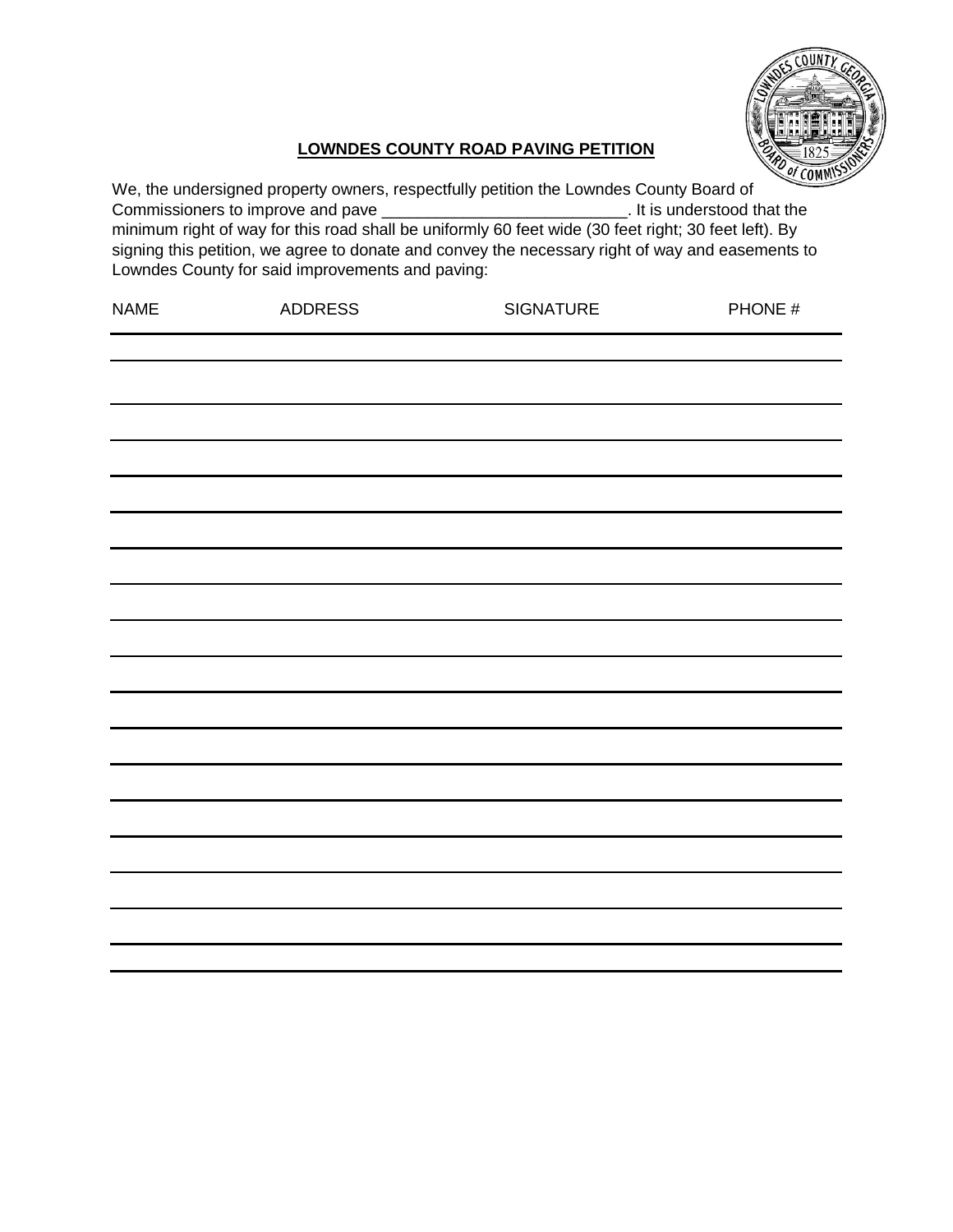# **MEMORANDUM**



# **MICHAEL B. FLETCHER, P.E. COUNTY ENGINEER**

327 N Ashley Street Valdosta, GA 31601

Telephone: (229) 671-2424 Fax: (229) 245-5299

[mfletcher@lowndescounty.com](mailto:mfletcher@lowndescounty.com)

This memo outlines current county policy on existing obstructions or improvements that lie inside the area of additional right-of-way.

- 1. **DRIVEWAYS:** All active driveways will be paved with asphalt to the new right-ofway. Paved drives will be replaced with similar materials.
- 2. **TREES, SHRUBS, AND LANDSCAPING**: Property owners will be notified prior to the beginning of clearing activities. Property owners are responsible for relocating trees, shrubs, and other landscape features that are on the new right-of-way.
- 3. **INCOME PRODUCING TREES**: Payment for income producing trees will be negotiated on a case by case basis. Factors affecting the offer are size, age and the general health of each tree.
- 4. **MAILBOXES**: Mailboxes on posts will be moved by the contractor during construction, and will be installed in their final location by the contractor after construction. Brick and other masonry mailboxes will be replaced with mailboxes on 4" x 4" wooden posts.
- 5. **DECORATIVE HEADWALLS**, **DRIVEWAY ENTRANCE WALLS AND/OR COLUMNS**: Property owners are responsible for relocating such improvements. Walls, columns, and headwalls not relocated prior to beginning construction will be removed during the clearing process of construction.
- 6. **PROPERTY PINS AND MONUMENTS**: During the right-of-way acquisition process, each owner must specifically request compensation of property pins/monuments that will be disturbed by construction. The owner is responsible for locating and flagging existing property pins/monuments. Payment for pins or monuments will be negotiated on a case by case basis.
- 7. **FENCES**: The County will reimburse the property owner for fence that is capable of holding livestock at a rate of \$4.50 per linear foot. Reimbursement is not automatic, and each owner must request this reimbursement during the right-of-way acquisition process.
- 8. **INDIVIDUAL UTILITY SYSTEMS (WATER AND IRRIGATION SYSTEMS, SEPTIC SYSTEMS**): The County will reimburse the property owner for relocating utilities that are in right-of-way to be acquired. Reimbursement is not automatic and each owner must request this reimbursement during the right-of-way acquisition process.